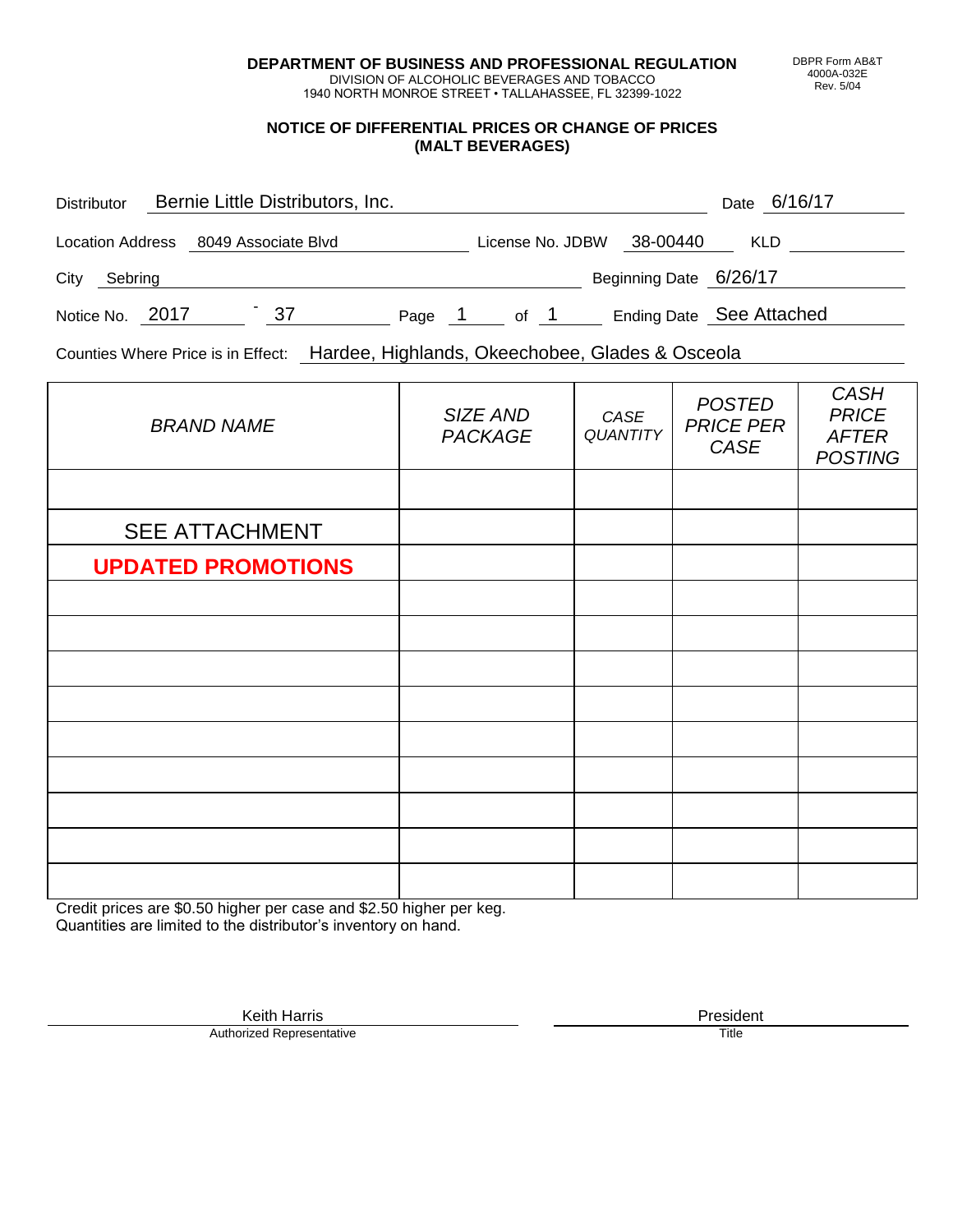|                                                                 |                                    |                      |                      | Posted         | Frontline      |                 |            |         |
|-----------------------------------------------------------------|------------------------------------|----------------------|----------------------|----------------|----------------|-----------------|------------|---------|
| <b>Brands</b>                                                   | Package                            | Start                | Stop                 | Price          | Price          | Qty             | Premise    | Comment |
| Bud, Bud Lt                                                     | 24/8oz Can                         | 06/26/17             | 08/06/17             | 12.30          | 13.25          | $5-19$          | Off        |         |
| Bud, Bud Lt                                                     | 24/8oz Can                         | 06/26/17             | 08/06/17             | 11.40          | 13.25          | $20+$           | Off        |         |
| Bud & Bud Lt                                                    | 24/8oz Can 2/12                    | 06/26/17             | 08/06/17             | 13.10          | 13.60          | $5-19$          | Off        |         |
| Bud & Bud Lt                                                    | 24/8oz Can 2/12                    | 06/26/17             | 08/06/17             | 12.20          | 13.60          | $20+$           | Off        |         |
|                                                                 |                                    |                      |                      |                |                |                 |            |         |
| Michelob Ultra                                                  | 24/8oz Can 2/12                    | 06/26/17             | 08/06/17             | 13.50          | 14.45          | $5-19$          | Off        |         |
| Michelob Ultra                                                  | 24/8oz Can 2/12                    | 06/26/17             | 08/06/17             | 12.20          | 14.45          | $20+$           | Off        |         |
| Michelob Ultra                                                  | 24/8oz Can                         | 06/26/17             | 08/06/17             | 12.70          | 14.35          | $5-19$          | Off        |         |
| Michelob Ultra                                                  | 24/8oz Can                         | 06/26/17             | 08/06/17             | 11.40          | 14.35          | $20+$           | Off        |         |
| Brands & Packages above may be mixed and matched to achieve qty |                                    |                      |                      |                |                |                 |            |         |
| Bud, Bud Lt                                                     | 24/8oz Can                         | 08/07/17             | 08/20/17             | 12.30          | 13.25          | $5-19$          | Off        |         |
| Bud, Bud Lt                                                     | 24/8oz Can                         | 08/07/17             | 08/20/17             | 11.40          | 13.25          | $20+$           | Off        |         |
|                                                                 |                                    |                      |                      |                |                |                 |            |         |
| Bud & Bud Lt                                                    | 24/8oz Can 2/12                    | 08/07/17             | 08/20/17             | 13.10          | 13.60          | $5-9$           | Off        |         |
| Bud & Bud Lt                                                    | 24/8oz Can 2/12                    | 08/07/17             | 08/20/17             | 11.70          | 13.60          | $10+$           | Off        |         |
| Michelob Ultra                                                  | 24/8oz Can 2/12                    | 08/07/17             | 08/20/17             | 13.50          | 14.45          | $5-9$           | Off        |         |
| Michelob Ultra                                                  | 24/8oz Can 2/12                    | 08/07/17             | 08/20/17             | 11.70          | 14.45          | $10+$           | Off        |         |
|                                                                 |                                    |                      |                      |                |                |                 |            |         |
| Michelob Ultra                                                  | 24/8oz Can                         | 08/07/17             | 08/20/17             | 12.70          | 14.35          | $5-19$          | Off        |         |
| Michelob Ultra                                                  | 24/8oz Can                         | 08/07/17             | 08/20/17             | 11.40          | 14.35          | $20+$           | Off        |         |
| Brands & Packages above may be mixed and matched to achieve qty |                                    |                      |                      |                |                |                 |            |         |
| Bud, Bud Lt                                                     | 24/8oz Can                         | 08/21/17             | 10/01/17             | 12.30          | 13.25          | $5-19$          | Off        |         |
| Bud, Bud Lt                                                     | 24/8oz Can                         | 08/21/17             | 10/01/17             | 11.40          | 13.25          | $20+$           | Off        |         |
|                                                                 |                                    |                      |                      |                |                |                 |            |         |
| Bud & Bud Lt<br>Bud & Bud Lt                                    | 24/8oz Can 2/12<br>24/8oz Can 2/12 | 08/21/17<br>08/21/17 | 10/01/17<br>10/01/17 | 13.10<br>12.20 | 13.60<br>13.60 | $5-19$<br>$20+$ | Off<br>Off |         |
|                                                                 |                                    |                      |                      |                |                |                 |            |         |
| Michelob Ultra                                                  | 24/8oz Can 2/12                    | 08/21/17             | 10/01/17             | 13.50          | 14.45          | $5-19$          | Off        |         |
| Michelob Ultra                                                  | 24/8oz Can 2/12                    | 08/21/17             | 10/01/17             | 12.20          | 14.45          | $20+$           | Off        |         |
|                                                                 |                                    |                      |                      |                |                |                 | Off        |         |
| Michelob Ultra<br>Michelob Ultra                                | 24/8oz Can<br>24/8oz Can           | 08/21/17<br>08/21/17 | 10/01/17<br>10/01/17 | 12.70<br>11.40 | 14.35<br>14.35 | $5-19$<br>$20+$ | Off        |         |
| Brands & Packages above may be mixed and matched to achieve qty |                                    |                      |                      |                |                |                 |            |         |
|                                                                 |                                    |                      |                      |                |                |                 |            |         |
| Bud, Bud Lt, Select, Select 55                                  | 24/12oz Can/LNR 4/6                | 06/26/17             | 07/02/17             | 21.60          | 23.80          | $10+$           | Off        |         |
| Michelob, Michelob Lt, Michelob Amberbock                       | 24/12oz LNNR 4/6                   | 06/26/17             | 07/02/17             | 21.60          | 24.55          | $10+$           | Off        |         |
| Brands & Packages above may be mixed and matched to achieve qty |                                    |                      |                      |                |                |                 |            |         |
|                                                                 |                                    |                      |                      |                |                |                 |            |         |
| <b>Land Shark</b>                                               | 24/12oz LNNR 4/6                   | 06/26/17             | 07/02/17             | 15.85          | 24.55          | $10+$           | Off        |         |
| Bud, Bud Lt, Select, Select 55                                  | 24/12oz Can/LNR 4/6                | 07/03/17             | 09/30/17             | 21.60          | 23.80          | $10+$           | Off        |         |
|                                                                 |                                    |                      |                      |                |                |                 |            |         |
| Michelob, Michelob Lt, Michelob Amberbock                       | 24/12oz LNNR 4/6                   | 07/03/17             | 09/30/17             | 21.60          | 24.55          | $10+$           | Off        |         |
|                                                                 |                                    |                      |                      |                |                |                 |            |         |
| <b>Land Shark</b>                                               | 24/12oz LNNR 4/6                   | 07/03/17             | 09/30/17             | 21.60          | 24.55          | 10-111          | Off        |         |
| Land Shark                                                      | 24/12oz LNNR 4/6                   | 07/03/17             | 09/30/17             | 20.25          | 24.55          | $112+$          | Off        |         |
| Brands & Packages above may be mixed and matched to achieve qty |                                    |                      |                      |                |                |                 |            |         |
| Bud, Bud Lt                                                     | 24/16oz Can 6/4                    | 09/12/16             | 09/30/17             | 22.65          | 25.65          | $5+$            | On & Off   |         |
| Brands & Packages above may be mixed and matched to achieve qty |                                    |                      |                      |                |                |                 |            |         |
|                                                                 |                                    |                      |                      |                |                |                 |            |         |
| Bud, Bud Lt                                                     | 24/16oz Can 3/8                    | 07/10/17             | 07/23/17             | 19.45          | 25.20          | $25+$           | Off        |         |
| Michelob Ultra                                                  | 24/16oz Can 3/8                    | 07/10/17             | 07/23/17             | 19.45          | 27.10          | $25+$           | Off        |         |
| Brands & Packages above may be mixed and matched to achieve qty |                                    |                      |                      |                |                |                 |            |         |
|                                                                 |                                    |                      |                      |                |                |                 |            |         |
| Bud, Bud Lt                                                     | 24/16oz Can 3/8                    | 09/04/17             | 09/17/17             | 19.45          | 25.20          | $25+$           | Off        |         |
|                                                                 |                                    |                      |                      |                |                |                 |            |         |
| Michelob Ultra                                                  | 24/16oz Can 3/8                    | 09/04/17             | 09/17/17             | 19.45          | 27.10          | $25+$           | Off        |         |
| Brands & Packages above may be mixed and matched to achieve qty |                                    |                      |                      |                |                |                 |            |         |
| Bud, Bud Lt                                                     | 24/16oz Can                        | 09/12/16             | 09/30/17             | 20.90          | 27.60          | $30+$           | Off        |         |
| Brands & Packages above may be mixed and matched to achieve qty |                                    |                      |                      |                |                |                 |            |         |
|                                                                 |                                    |                      |                      |                |                |                 |            |         |
| Bud, Bud Lt, Select & Select 55                                 | 18pk/12oz Can & LNNR               | 09/12/16             | 09/30/17             | 14.80          | 16.90          | $20+$           | Off        |         |
| Brands & Packages above may be mixed and matched to achieve qty |                                    |                      |                      |                |                |                 |            |         |
|                                                                 |                                    |                      |                      |                |                |                 |            |         |
| Bud, Bud Lt, Select & Select 55                                 | 24/12oz LNNR 2/12                  | 09/12/16             | 09/30/17             | 21.55          | 22.50          | $10+$           | On         |         |
| Brands & Packages above may be mixed and matched to achieve qty |                                    |                      |                      |                |                |                 |            |         |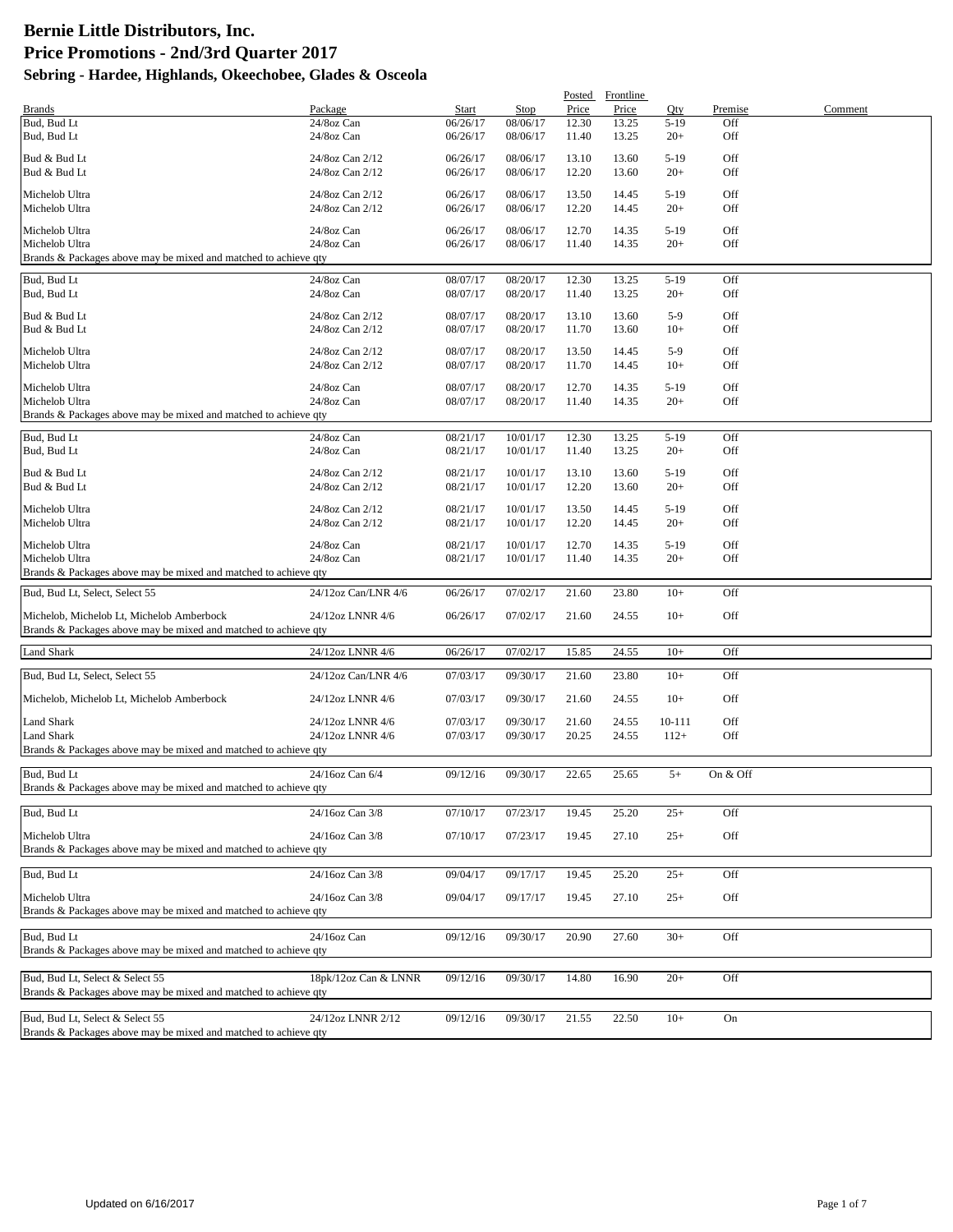|                                                                               |                         |          |          | Posted | Frontline |           |         |         |
|-------------------------------------------------------------------------------|-------------------------|----------|----------|--------|-----------|-----------|---------|---------|
| <b>Brands</b>                                                                 | Package                 | Start    | Stop     | Price  | Price     | Oty       | Premise | Comment |
| Bud, Bud Lt, Select & Select 55                                               | 24/12oz Can & LNNR 2/12 | 06/22/17 | 07/04/17 | 21.55  | 22.50     | 10-49     | Off     |         |
| Bud, Bud Lt, Select & Select 55                                               | 24/12oz Can & LNNR 2/12 | 06/22/17 | 07/04/17 | 17.80  | 22.50     | $50+$     | Off     |         |
|                                                                               | 24/16oz CALNR 3/8       | 06/22/17 | 07/04/17 | 25.45  | 27.60     | $1+$      | Off     |         |
| Bud, Bud Lt                                                                   |                         |          |          |        |           |           |         |         |
| Mich, Mic Lt, Ultra, Ultra Amber, Amberbock & Ultra Lime                      |                         |          |          |        |           |           |         |         |
| Cactus                                                                        | 24/12oz Can/LNNR 2/12   | 06/22/17 | 07/04/17 | 23.90  | 24.85     | 5-49      | Off     |         |
| Mich, Mic Lt, Ultra, Ultra Amber, Amberbock & Ultra Lime                      |                         |          |          |        |           |           |         |         |
| Cactus                                                                        | 24/12oz Can/LNNR 2/12   | 06/22/17 | 07/04/17 | 17.80  | 24.85     | $50+$     | Off     |         |
|                                                                               |                         |          |          |        |           |           |         |         |
| Michelob Ultra                                                                | 24/16oz CALNR 3/8       | 06/22/17 | 07/04/17 | 35.85  | 37.25     | $5+$      | Off     |         |
| Brands & Packages above may be mixed and matched to achieve qty               |                         |          |          |        |           |           |         |         |
|                                                                               |                         |          |          |        |           |           |         |         |
| Bud, Bud Lt, Select & Select 55                                               | 24/12oz Can & LNNR 2/12 | 07/05/17 | 09/30/17 | 21.55  | 22.50     | $10+$     | Off     |         |
| Brands & Packages above may be mixed and matched to achieve qty               |                         |          |          |        |           |           |         |         |
|                                                                               |                         |          |          |        |           |           |         |         |
| Bud, Bud Lt, Select & Select 55                                               | $24/12$ oz Can          | 09/12/16 | 09/30/17 | 20.75  | 22.60     | 10-44     | Off     |         |
| Bud, Bud Lt, Select & Select 55                                               | $24/12$ oz Can          | 09/12/16 | 09/30/17 | 19.75  | 22.60     | $45+$     | Off     |         |
| Bud, Bud Lt,                                                                  | 24/12oz LNNR            | 09/12/16 | 09/30/17 | 20.75  | 22.60     | 10-44     | Off     |         |
| Bud, Bud Lt,                                                                  | 24/12oz LNNR            | 09/12/16 | 09/30/17 | 19.75  | 22.60     | $45+$     | Off     |         |
|                                                                               |                         |          |          |        |           |           |         |         |
| <b>Bud Light Lime</b>                                                         | 24/12oz LNNR/Can        | 09/12/16 | 09/30/17 | 22.20  | 24.10     | 10-44     | Off     |         |
| <b>Bud Light Lime</b>                                                         | 24/12oz LNNR/Can        | 09/12/16 | 09/30/17 | 19.75  | 24.10     | $45+$     | Off     |         |
|                                                                               |                         |          |          |        |           |           |         |         |
| Michelob Ultra                                                                | 24/12oz Can & LNNR      | 09/12/16 | 09/30/17 | 22.20  | 24.10     | 10-44     | Off     |         |
| Michelob Ultra                                                                | 24/12oz Can & LNNR      | 09/12/16 | 09/30/17 | 20.70  | 24.10     | $45+$     | Off     |         |
| Brands & Packages above may be mixed and matched to achieve qty               |                         |          |          |        |           |           |         |         |
| Bud, Bud Lt                                                                   | 24/16oz CALNR           | 09/12/16 | 09/30/17 | 24.85  | 28.50     | $98+$     | Off     |         |
| Brands & Packages above may be mixed and matched to achieve qty               |                         |          |          |        |           |           |         |         |
|                                                                               |                         |          |          |        |           |           |         |         |
| Bud, Bud Lt                                                                   | 20/16oz CALNR           | 05/22/17 | 09/30/17 | 17.95  | 23.00     | $22 - 65$ | Off     |         |
| Bud, Bud Lt                                                                   | 20/16oz CALNR           | 05/22/17 | 09/30/17 | 17.45  | 23.00     | $66+$     | Off     |         |
| Brands & Packages above may be mixed and matched to achieve qty               |                         |          |          |        |           |           |         |         |
| Bud, Bud Light                                                                | 24/16oz ALNR/CALNR      | 04/03/17 | 09/30/17 | 21.55  | 28.50     | $144+$    | On      |         |
|                                                                               |                         |          |          |        |           |           |         |         |
| Bud, Bud Light Sports/Holiday CALNR                                           | 24/16oz CALNR           | 04/03/17 | 09/30/17 | 21.55  | 28.50     | $144+$    | On      |         |
|                                                                               |                         |          |          |        |           |           |         |         |
| Brands & Packages above may be mixed and matched to achieve qty               |                         |          |          |        |           |           |         |         |
| Oculto                                                                        | 24/12oz LNNR 2/12       | 09/12/16 | 09/30/17 | 26.65  | 29.90     | $20+$     | Off     |         |
|                                                                               |                         |          |          |        |           |           |         |         |
| Michelob Ultra & Light                                                        | 18/12oz LNNR/Cans       | 05/29/17 | 07/30/17 | 16.95  | 18.45     | $5 - 59$  | Off     |         |
| Michelob Ultra & Light                                                        | 18/12oz LNNR/Cans       | 05/29/17 | 07/30/17 | 15.85  | 18.45     | $60+$     | Off     |         |
| BL Lime, Platinum, Black Crown                                                | 18/12oz LNNR/Cans       | 05/29/17 | 07/30/17 | 14.99  | 18.45     | $1+$      | Off     |         |
| Brands & Packages above may be mixed and matched to achieve qty               |                         |          |          |        |           |           |         |         |
| BL Lime, Platinum, Black Crown, Mich Lt & Ultra                               | 18/12oz LNNR/Cans       | 07/31/17 | 09/30/17 | 16.95  | 18.45     | $5 - 59$  | Off     |         |
| BL Lime, Platinum, Black Crown, Mich Lt & Ultra                               | 18/12oz LNNR/Cans       | 07/31/17 | 09/30/17 | 15.85  | 18.45     | $60+$     | Off     |         |
| Brands & Packages above may be mixed and matched to achieve qty               |                         |          |          |        |           |           |         |         |
|                                                                               |                         |          |          |        |           |           |         |         |
| Mich, Mic Lt, Ultra, Ultra Amber, Amberbock & Ultra Lime                      |                         |          |          |        |           |           |         |         |
| Cactus                                                                        | 24/12oz Can/LNNR 2/12   | 07/05/17 | 09/30/17 | 23.90  | 24.85     | $5+$      | Off     |         |
| Michelob Ultra                                                                | 24/16oz CALNR 3/8       | 07/05/17 | 09/30/17 | 35.85  | 37.25     | $5+$      | Off     |         |
| Brands & Packages above may be mixed and matched to achieve qty               |                         |          |          |        |           |           |         |         |
| BL Lime, Platinum, Black Crown & Landshark                                    | 24/12oz LNNR 2/12       | 09/12/16 | 09/30/17 | 20.45  | 24.10     | $10+$     | ON      |         |
| BL Lime, Platinum & Landshark                                                 | 24/12oz Cans 2/12       | 09/12/16 | 09/30/17 | 20.45  | 24.10     | $10+$     | ON      |         |
| Brands & Packages above may be mixed and matched to achieve qty               |                         |          |          |        |           |           |         |         |
| BL Lime, Platinum & Black Crown                                               | 24/12oz Cans/LNNR 2/12  | 06/26/17 | 07/04/17 | 23.15  | 24.10     | $1+$      | Off     |         |
|                                                                               |                         |          |          |        |           |           |         |         |
| BLL Rita Family (Lime, Straw, Mango, Raz, Orange, Grape, Peach &              |                         |          |          |        |           |           |         |         |
| Seasonal)                                                                     | 24/8oz Can 2/12         | 06/26/17 | 07/04/17 | 23.15  | 24.10     | $1-6$     | Off     |         |
| BLL Rita Family (Lime, Straw, Mango, Raz, Orange, Grape, Peach &<br>Seasonal) | 24/8oz Can 2/12         | 06/26/17 | 07/04/17 | 21.30  | 24.10     | $7 - 26$  | Off     |         |
| BLL Rita Family (Lime, Straw, Mango, Raz, Orange, Grape, Peach &              |                         |          |          |        |           |           |         |         |
| Seasonal)                                                                     | 24/8oz Can 2/12         | 06/26/17 | 07/04/17 | 13.70  | 24.10     | $27+$     | Off     |         |
| Brands & Packages above may be mixed and matched to achieve qty               |                         |          |          |        |           |           |         |         |
| BL Lime, Platinum & Black Crown                                               | 24/12oz Cans/LNNR 2/12  | 07/05/17 | 09/30/17 | 23.15  | 24.10     | $1+$      | Off     |         |
|                                                                               |                         |          |          |        |           |           |         |         |
| BLL Rita Family (Lime, Straw, Mango, Raz, Orange, Grape, Peach &              |                         |          |          |        |           |           |         |         |
| Seasonal)                                                                     | 24/8oz Can 2/12         | 07/05/17 | 09/30/17 | 23.15  | 24.10     | $1-6$     | Off     |         |
| BLL Rita Family (Lime, Straw, Mango, Raz, Orange, Grape, Peach &              |                         |          |          |        |           |           |         |         |
| Seasonal)                                                                     | 24/8oz Can 2/12         | 07/05/17 | 09/30/17 | 21.30  | 24.10     | $7+$      | Off     |         |
| Brands & Packages above may be mixed and matched to achieve qty               |                         |          |          |        |           |           |         |         |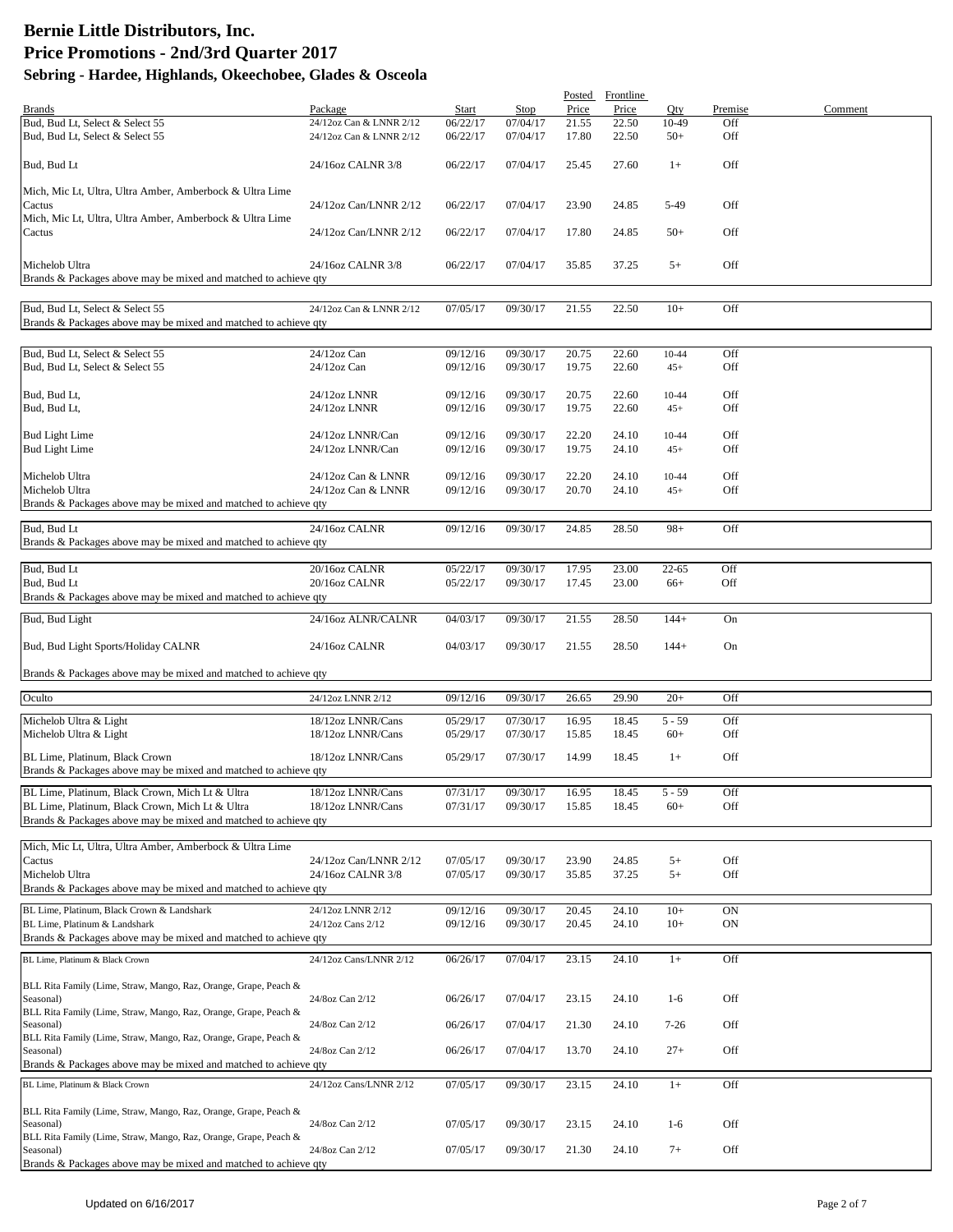|                                                                                                                           |                                                |                      |                      |                | Posted Frontline |                   |            |         |
|---------------------------------------------------------------------------------------------------------------------------|------------------------------------------------|----------------------|----------------------|----------------|------------------|-------------------|------------|---------|
| <b>Brands</b>                                                                                                             | Package                                        | Start                | Stop                 | Price          | Price            | Oty               | Premise    | Comment |
| Bud Light Lime, Platinum & Black Crown<br>Brands & Packages above may be mixed and matched to achieve qty                 | 24/12oz LNNR 4/6                               | 05/08/17             | 07/02/17             | 21.60          | 24.55            | $10+$             | Off        |         |
|                                                                                                                           |                                                |                      |                      |                |                  |                   |            |         |
| Best Damn Root Beer, Cherry Cola & Cream Soda<br>Brands & Packages above may be mixed and matched to achieve qty          | 24/12oz LNR 4/6                                | 08/28/17             | 09/03/17             | 19.20          | 30.30            | $15+$             | Off        |         |
| Spiked Seltzer Variety                                                                                                    | 24/12oz Can 2/12                               | 06/26/17             | 07/30/17             | 24.50          | 28.50            | $5+$              | Off        |         |
| Busch, Busch Lt, Nat Lt, Nat Ice & Rolling Rock                                                                           | 24/12oz Can S/C                                | 01/16/17             | 09/30/17             | 15.35          | 17.00            | 15-76             | Off        |         |
| Busch, Busch Lt, Nat Lt, Nat Ice & Rolling Rock                                                                           | 24/12oz Can S/C                                | 01/16/17             | 09/30/17             | 13.80          | 17.00            | $77+$             | Off        |         |
| Natty Daddy                                                                                                               | $24/12$ oz Can S/C                             | 01/16/17             | 09/30/17             | 15.35          | 16.10            | $1 - 4$           | Off        |         |
| Natty Daddy<br>Natty Daddy                                                                                                | 24/12oz Can S/C<br>24/12oz Can S/C             | 01/16/17<br>01/16/17 | 09/30/17<br>09/30/17 | 14.35<br>13.80 | 16.10<br>16.10   | $5 - 76$<br>$77+$ | Off<br>Off |         |
| Brands & Packages above may be mixed and matched to achieve qty                                                           |                                                |                      |                      |                |                  |                   |            |         |
| Busch, Busch Lt, Nat Lt, Nat Ice, Bud Ice, Rolling Rock &                                                                 |                                                |                      |                      |                |                  |                   |            |         |
| <b>Busch Ice</b>                                                                                                          | 18/12oz Cans/LNNR                              | 04/17/17             | 09/30/17             | 9.35           | 12.40            | $40+$             | Off        |         |
| Brands & Packages above may be mixed and matched to achieve qty                                                           |                                                |                      |                      |                |                  |                   |            |         |
| Bud Ice, King Cobra, Natty Daddy, Rolling Rock & High                                                                     |                                                |                      |                      |                |                  |                   |            |         |
| Gravity                                                                                                                   | 24/16oz Can 6/4                                | 11/14/17             | 09/30/17             | 15.95          | 19.55            | $5+$              | Off        |         |
| Brands & Packages above may be mixed and matched to achieve gty                                                           |                                                |                      |                      |                |                  |                   |            |         |
| Shock Top & Shock Top Sampler                                                                                             | 24/12oz LNNR                                   | 09/12/16             | 09/30/17             | 19.70          | 27.75            | $56+$             | Off        |         |
| Brands & Packages above may be mixed and matched to achieve qty                                                           |                                                |                      |                      |                |                  |                   |            |         |
| Shock Top & Shock Top Lemon<br>Brands & Packages above may be mixed and matched to achieve qty                            | 15/12oz Can                                    | 09/12/16             | 09/30/17             | 13.65          | 15.25            | $50+$             | Off        |         |
| Shock Top & Shock Top Lemon                                                                                               | 30/12oz Can 2/15                               | 09/12/16             | 09/30/17             | 25.70          | 28.90            | $25+$             | Off        |         |
| Brands & Packages above may be mixed and matched to achieve qty                                                           |                                                |                      |                      |                |                  |                   |            |         |
| Shock Top, Apple Wheat, Lemon, Pumpkin, Rasp, IPA, Winter Combo, Choc,<br>Pretzel, Ginger, Ruby Red                       | 24/12oz LNNR 4/6                               | 06/19/17             | 09/30/17             | 27.10          | 27.75            | $1-19$            | Off        |         |
| Shock Top, Apple Wheat, Lemon, Pumpkin, Rasp, IPA, Winter Combo, Choc,<br>Pretzel, Ginger, Ruby Red                       | 24/12oz LNNR 4/6                               | 06/19/17             | 09/30/17             | 26.10          | 27.75            | 20-55             | Off        |         |
| Shock Top, Apple Wheat, Lemon, Pumpkin, Rasp, IPA, Winter Combo, Choc,                                                    |                                                |                      |                      |                |                  |                   |            |         |
| Pretzel, Ginger, Ruby Red<br>Shock Top, Apple Wheat, Lemon, Pumpkin, Rasp, IPA, Winter Combo, Choc,                       | 24/12oz LNNR 4/6                               | 06/19/17             | 09/30/17             | 25.10          | 27.75            | 56-111            | Off        |         |
| Pretzel, Ginger, Ruby Red<br>Brands & Packages above may be mixed and matched to achieve qty                              | 24/12oz LNNR 4/6                               | 06/19/17             | 09/30/17             | 24.10          | 27.75            | $112+$            | Off        |         |
|                                                                                                                           | 24/12oz LNNR 4/6                               | 11/14/16             | 09/30/17             | 28.65          | 29.35            | $28+$             | Off        |         |
| Wild Blue & Redbridge<br>Brands & Packages above may be mixed and matched to achieve qty                                  |                                                |                      |                      |                |                  |                   |            |         |
| Kirin Ichiban & Kirin Light                                                                                               | 24/12oz LNNR 4/6                               | 11/14/16             | 09/30/17             | 23.50          | 27.75            | $10+$             | Off        |         |
| Brands & Packages above may be mixed and matched to achieve qty                                                           |                                                |                      |                      |                |                  |                   |            |         |
| Becks, Lt, Dark, Oktob, Sapphire, Becks NA, St Pauli Girl &                                                               |                                                |                      |                      |                |                  |                   |            |         |
| <b>Bass</b><br>Becks, Lt, Dark, Oktob, Sapphire, Becks NA, St Pauli Girl &                                                | 24/12oz LNNR 4/6                               | 05/29/17             | 07/02/17             | 22.05          | 24.55            | 56-111            | Off        |         |
| <b>Bass</b>                                                                                                               | 24/12oz LNNR 4/6                               | 05/29/17             | 07/02/17             | 19.80          | 24.55            | $112+$            | Off        |         |
| Brands & Packages above may be mixed and matched to achieve qty                                                           |                                                |                      |                      |                |                  |                   |            |         |
| Becks, Lt, Dark, Oktob, Sapphire, St Pauli Girl & Bass                                                                    | 24/12oz LNNR 4/6                               | 07/03/17             | 08/27/17             | 21.60          | 24.55            | $10 - 111$        | Off        |         |
| Becks, Lt, Dark, Oktob, Sapphire, St Pauli Girl & Bass<br>Brands & Packages above may be mixed and matched to achieve qty | 24/12oz LNNR 4/6                               | 07/03/17             | 08/27/17             | 19.80          | 24.55            | $112+$            | Off        |         |
| Bass Ale & St Pauli Girl                                                                                                  | 24/12oz LNNR 4/6                               | 08/28/17             | 09/30/17             | 21.60          | 24.55            | $10 - 111$        | Off        |         |
| Bass Ale & St Pauli Girl                                                                                                  | 24/12oz LNNR 4/6                               | 08/28/17             | 09/30/17             | 19.80          | 24.55            | $112+$            | Off        |         |
| Becks, Lt, Dark, Oktob, Sapphire                                                                                          | 24/12oz LNNR 4/6                               | 08/28/17             | 09/03/17             | 15.85          | 24.55            | $20+$             | Off        |         |
| Brands & Packages above may be mixed and matched to achieve qty                                                           |                                                |                      |                      |                |                  |                   |            |         |
| Becks, Lt, Dark, Oktob, Sapphire                                                                                          | 24/12oz LNNR 4/6                               | 09/04/17             | 12/31/17             | 22.05          | 24.55            | 56-111            | Off        |         |
| Becks, Lt, Dark, Oktob, Sapphire<br>Brands & Packages above may be mixed and matched to achieve qty                       | 24/12oz LNNR 4/6                               | 09/04/17             | 12/31/17             | 19.80          | 24.55            | $112+$            | Off        |         |
|                                                                                                                           |                                                |                      |                      |                |                  |                   |            |         |
| Becks, Light, Dark, Oktoberfest, Sapphire, St Pauli & Bass<br>Becks, Light, Dark, Oktoberfest, Sapphire, St Pauli & Bass  | 24/12oz LNNR/CAN 2/12<br>24/12oz LNNR/CAN 2/12 | 06/19/17<br>06/19/17 | 07/09/17<br>07/09/17 | 20.35<br>19.80 | 24.10<br>24.10   | 56-111<br>$112+$  | Off<br>Off |         |
|                                                                                                                           |                                                |                      |                      |                |                  |                   |            |         |
| <b>Beck's Pilsner</b>                                                                                                     | 24/16oz CALNR 3/8                              | 06/19/17             | 07/09/17             | 30.52          | 36.15            | 56-111            | Off        |         |
| Beck's Pilsner                                                                                                            | 24/16oz CALNR 3/8                              | 06/19/17             | 07/09/17             | 29.70          | 36.15            | $112+$            | Off        |         |
| Land Shark                                                                                                                | 24/12oz LNNR/CAN 2/12                          | 06/19/17             | 07/09/17             | 22.15          | 24.10            | 56-111            | Off        |         |
| Land Shark<br>Brands & Packages above may be mixed and matched to achieve qty                                             | 24/12oz LNNR/CAN 2/12                          | 06/19/17             | 07/09/17             | 20.35          | 24.10            | $112+$            | Off        |         |
|                                                                                                                           |                                                |                      |                      |                |                  |                   |            |         |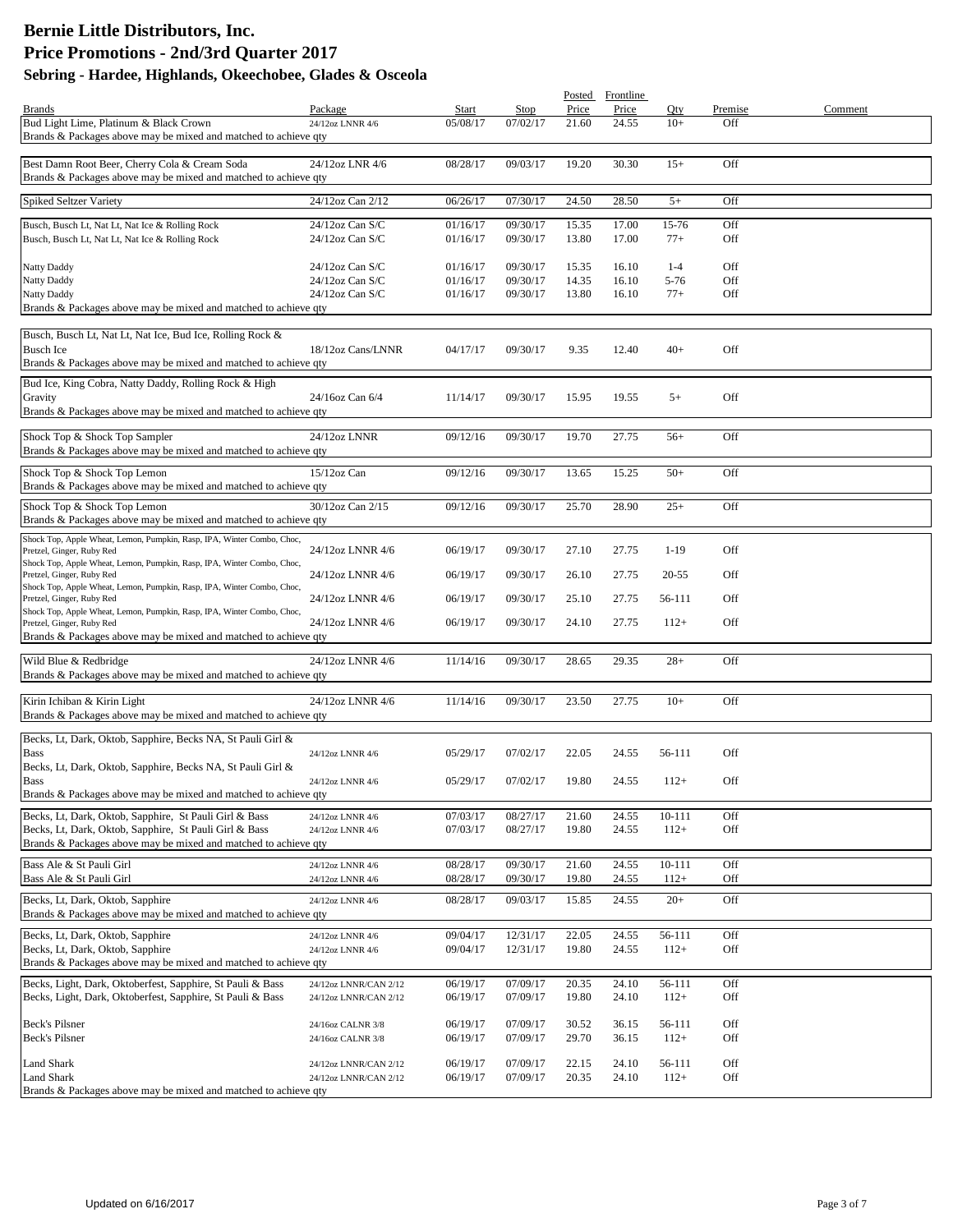|                                                                   |                       |          |                      |                | Posted Frontline |                  |            |         |
|-------------------------------------------------------------------|-----------------------|----------|----------------------|----------------|------------------|------------------|------------|---------|
| <b>Brands</b>                                                     | Package               | Start    | Stop                 | Price          | Price            | Qty              | Premise    | Comment |
| Becks, Light, Dark, Oktoberfest, Sapphire, St Pauli & Bass        | 24/12oz LNNR/CAN 2/12 | 07/10/17 | 07/16/17             | 19.90          | 24.10            | $10+$            | Off        |         |
| Beck's Pilsner                                                    | 24/16oz CALNR 3/8     | 07/10/17 | 07/16/17             | 28.80          | 36.15            | $10+$            | Off        |         |
| <b>Land Shark</b>                                                 |                       | 07/10/17 | 07/16/17             | 19.90          |                  |                  | Off        |         |
| Brands & Packages above may be mixed and matched to achieve qty   | 24/12oz LNNR/CAN 2/12 |          |                      |                | 24.10            | $10+$            |            |         |
|                                                                   |                       |          |                      |                |                  |                  |            |         |
| Becks, Light, Dark, Oktoberfest, Sapphire, St Pauli & Bass        | 24/12oz LNNR/CAN 2/12 | 07/17/17 | 08/13/17             | 20.35          | 24.10            | 56-111           | Off        |         |
| Becks, Light, Dark, Oktoberfest, Sapphire, St Pauli & Bass        | 24/12oz LNNR/CAN 2/12 | 07/17/17 | 08/13/17             | 19.80          | 24.10            | $112+$           | Off        |         |
|                                                                   |                       |          |                      |                |                  |                  |            |         |
| Beck's Pilsner                                                    | 24/16oz CALNR 3/8     | 07/17/17 | 08/13/17             | 30.52          | 36.15            | 56-111           | Off        |         |
| Beck's Pilsner                                                    | 24/16oz CALNR 3/8     | 07/17/17 | 08/13/17             | 29.70          | 36.15            | $112+$           | Off        |         |
|                                                                   |                       |          |                      |                |                  |                  |            |         |
| <b>Land Shark</b>                                                 | 24/12oz LNNR/CAN 2/12 | 07/17/17 | 08/13/17             | 22.15          | 24.10            | 56-111           | Off        |         |
| <b>Land Shark</b>                                                 | 24/12oz LNNR/CAN 2/12 | 07/17/17 | 08/13/17             | 20.35          | 24.10            | $112+$           | Off        |         |
| Brands & Packages above may be mixed and matched to achieve qty   |                       |          |                      |                |                  |                  |            |         |
| Becks, Light, Dark, Oktoberfest, Sapphire, St Pauli & Bass        | 24/12oz LNNR/CAN 2/12 | 08/14/17 | 08/20/17             | 19.90          | 24.10            | $10+$            | Off        |         |
|                                                                   |                       |          |                      |                |                  |                  |            |         |
| <b>Beck's Pilsner</b>                                             | 24/16oz CALNR 3/8     | 08/14/17 | 08/20/17             | 28.80          | 36.15            | $10+$            | Off        |         |
|                                                                   |                       |          |                      |                |                  |                  |            |         |
| Land Shark                                                        | 24/12oz LNNR/CAN 2/12 | 08/14/17 | 08/20/17             | 19.90          | 24.10            | $10+$            | Off        |         |
| Brands & Packages above may be mixed and matched to achieve qty   |                       |          |                      |                |                  |                  |            |         |
|                                                                   |                       |          |                      |                |                  |                  |            |         |
| Becks, Light, Dark, Oktoberfest, Sapphire, St Pauli & Bass        | 24/12oz LNNR/CAN 2/12 | 08/21/17 | 09/10/17             | 20.35          | 24.10            | 56-111           | Off        |         |
| Becks, Light, Dark, Oktoberfest, Sapphire, St Pauli & Bass        | 24/12oz LNNR/CAN 2/12 | 08/21/17 | 09/10/17             | 19.80          | 24.10            | $112+$           | Off        |         |
|                                                                   |                       |          |                      |                |                  |                  |            |         |
| Beck's Pilsner                                                    | 24/16oz CALNR 3/8     | 08/21/17 | 09/10/17             | 30.52          | 36.15            | 56-111           | Off        |         |
| <b>Beck's Pilsner</b>                                             | 24/16oz CALNR 3/8     | 08/21/17 | 09/10/17             | 29.70          | 36.15            | $112+$           | Off        |         |
| <b>Land Shark</b>                                                 |                       | 08/21/17 | 09/10/17             | 22.15          | 24.10            | 56-111           | Off        |         |
| Land Shark                                                        | 24/12oz LNNR/CAN 2/12 |          |                      | 20.35          | 24.10            |                  | Off        |         |
| Brands & Packages above may be mixed and matched to achieve qty   | 24/12oz LNNR/CAN 2/12 | 08/21/17 | 09/10/17             |                |                  | $112+$           |            |         |
|                                                                   |                       |          |                      |                |                  |                  |            |         |
| Becks, Light, Dark, Oktoberfest, Sapphire, St Pauli & Bass        | 24/12oz LNNR/CAN 2/12 | 09/11/17 | 09/17/17             | 19.90          | 24.10            | $10+$            | Off        |         |
|                                                                   |                       |          |                      |                |                  |                  |            |         |
| <b>Beck's Pilsner</b>                                             | 24/16oz CALNR 3/8     | 09/11/17 | 09/17/17             | 28.80          | 36.15            | $10+$            | Off        |         |
|                                                                   |                       |          |                      |                |                  |                  |            |         |
| Land Shark                                                        | 24/12oz LNNR/CAN 2/12 | 09/11/17 | 09/17/17             | 19.90          | 24.10            | $10+$            | Off        |         |
| Brands & Packages above may be mixed and matched to achieve qty   |                       |          |                      |                |                  |                  |            |         |
|                                                                   |                       |          |                      |                |                  |                  |            |         |
| Becks, Light, Dark, Oktoberfest, Sapphire, St Pauli & Bass        | 24/12oz LNNR/CAN 2/12 | 09/18/17 | 10/08/17             | 20.35          | 24.10            | 56-111           | Off        |         |
| Becks, Light, Dark, Oktoberfest, Sapphire, St Pauli & Bass        | 24/12oz LNNR/CAN 2/12 | 09/18/17 | 10/08/17             | 19.80          | 24.10            | $112+$           | Off        |         |
|                                                                   |                       | 09/18/17 |                      |                |                  |                  |            |         |
| Beck's Pilsner<br><b>Beck's Pilsner</b>                           | 24/16oz CALNR 3/8     |          | 10/08/17<br>10/08/17 | 30.52<br>29.70 | 36.15<br>36.15   | 56-111<br>$112+$ | Off<br>Off |         |
|                                                                   | 24/16oz CALNR 3/8     | 09/18/17 |                      |                |                  |                  |            |         |
| Land Shark                                                        | 24/12oz LNNR/CAN 2/12 | 09/18/17 | 10/08/17             | 22.15          | 24.10            | 56-111           | Off        |         |
| Land Shark                                                        | 24/12oz LNNR/CAN 2/12 | 09/18/17 | 10/08/17             | 20.35          | 24.10            | $112+$           | Off        |         |
| Brands & Packages above may be mixed and matched to achieve qty   |                       |          |                      |                |                  |                  |            |         |
|                                                                   |                       |          |                      |                |                  |                  |            |         |
| Beck's, Sapphire, Black Crown, BL Lime, Platinum, Michelob        |                       |          |                      |                |                  |                  |            |         |
| Ultra & Landshark                                                 | 24/16oz CAN 6/4       | 02/06/17 | 09/30/17             | 25.75          | 28.00            | $1 - 2$          | Off        |         |
| Beck's, Sapphire, Black Crown, BL Lime, Platinum, Michelob        |                       |          |                      |                |                  |                  |            |         |
| Ultra & Landshark                                                 | 24/16oz CAN 6/4       | 02/06/17 | 09/30/17             | 24.90          | 28.00            | $3+$             | Off        |         |
|                                                                   |                       |          |                      |                |                  |                  |            |         |
|                                                                   |                       |          |                      |                |                  |                  |            |         |
| Shock Top, Apple, Lemon, Pumpkin, Shockolate & Twisted<br>Pretzel | 24/16oz CAN 6/4       | 02/06/17 | 09/30/17             | 29.80          | 33.50            | $1 - 2$          | Off        |         |
| Shock Top, Apple, Lemon, Pumpkin, Shockolate & Twisted            |                       |          |                      |                |                  |                  |            |         |
| Pretzel                                                           | 24/16oz CAN 6/4       | 02/06/17 | 09/30/17             | 24.90          | 33.50            | $3+$             | Off        |         |
|                                                                   |                       |          |                      |                |                  |                  |            |         |
| Goose 312, IPA, Green Line & Four Star Pilsner                    | 24/16oz CAN 6/4       | 02/06/17 | 09/30/17             | 29.80          | 31.95            | $1 - 2$          | Off        |         |
| Goose 312, IPA, Green Line & Four Star Pilsner                    | 24/16oz CAN 6/4       | 02/06/17 | 09/30/17             | 24.90          | 31.95            | $3+$             | Off        |         |
|                                                                   |                       |          |                      |                |                  |                  |            |         |
| Bud Chelada, Bud Lt Chelada                                       | 24/16oz Can 6/4       | 02/06/17 | 09/30/17             | 29.80          | 33.50            | $1+$             | Off        |         |
|                                                                   |                       |          |                      |                |                  |                  |            |         |
| Rita Splash (Lime, Strawberry & Pineapple)                        | 24/16oz CAN 4/6       | 02/06/17 | 09/30/17             | 29.80          | 37.50            | $1+$             | Off        |         |
|                                                                   |                       |          |                      |                |                  |                  |            |         |
| BL Lime Rita Family & Oculto                                      | 24/16oz CAN 6/4       | 02/06/17 | 09/30/17             | 29.80          | 37.50            | $1+$             | Off        |         |
| Brands & Packages above may be mixed and matched to achieve qty   |                       |          |                      |                |                  |                  |            |         |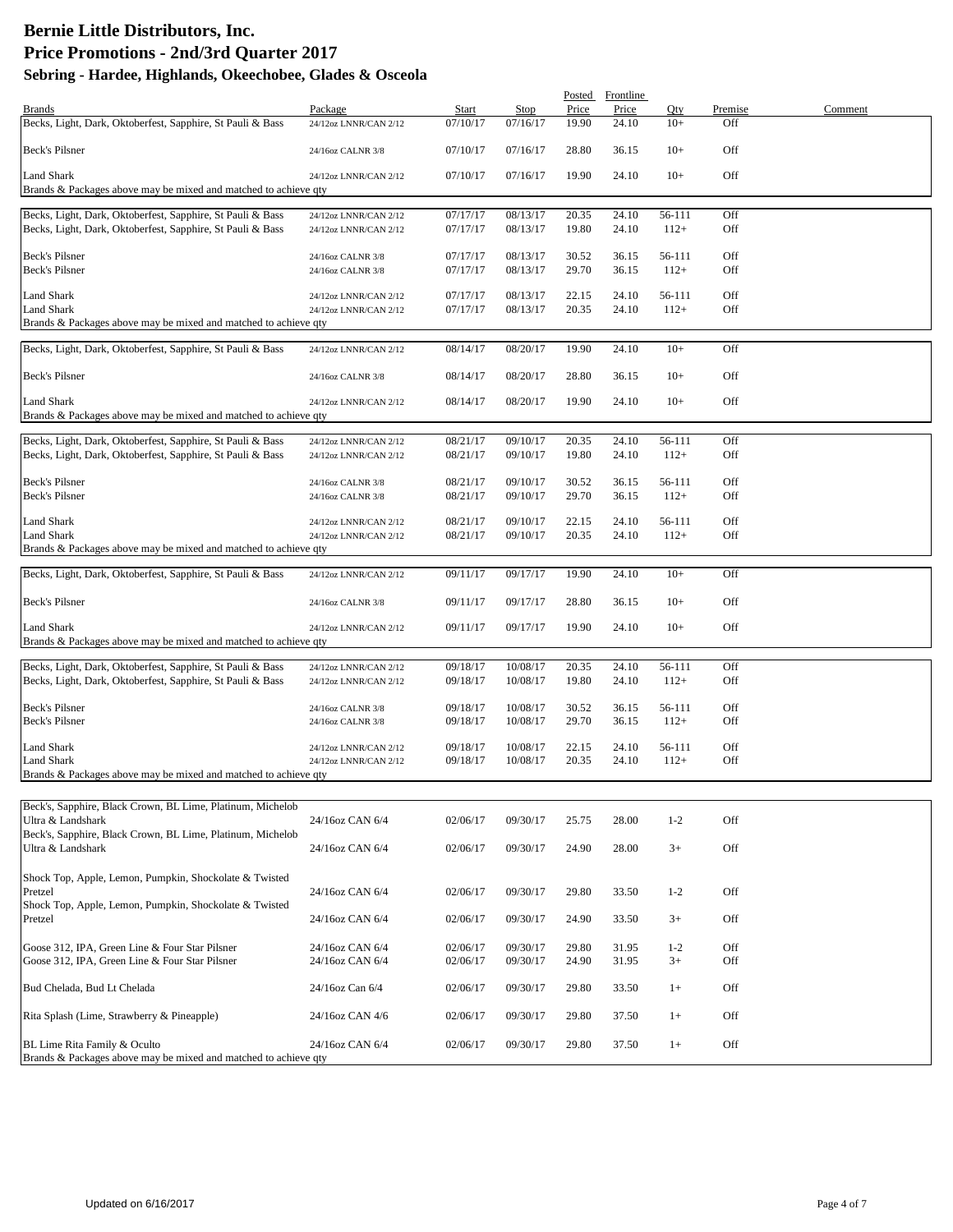|                                                                                                                                                                           |                                                 |                      |                      | Posted         | Frontline      |                   |            |         |
|---------------------------------------------------------------------------------------------------------------------------------------------------------------------------|-------------------------------------------------|----------------------|----------------------|----------------|----------------|-------------------|------------|---------|
| <b>Brands</b>                                                                                                                                                             | Package                                         | Start                | Stop                 | Price          | Price          | Oty               | Premise    | Comment |
| BP Blueberry, Oktoberfest, Pumpkin, Summer, Winter, Spring, Toasted Lager,<br>Hoptical Illusion, Mosaic Session IPA & Honey Robber                                        | 24/12oz LNNR 4/6                                | 06/19/17             | 06/25/17             | 19.20          | 30.90          | $10+$             | Off        |         |
| Goose 312, 312 Pale Ale, Honkers, IPA, Winter, Summer, Harvest Ale, Sixth<br>Day, Endless IPA, Rambler IPA, Oktob, 10 Hills Pale Ale, Four Star, Green<br>Line, Preseason | 24/12oz LNNR/Can 4/6                            | 06/19/17             | 06/25/17             | 27.70          | 30.90          | $25 - 55$         | Off        |         |
| Goose 312, 312 Pale Ale, Honkers, IPA, Winter, Summer, Harvest Ale, Sixth<br>Day, Endless IPA, Rambler IPA, Oktob, 10 Hills Pale Ale, Four Star, Green                    |                                                 |                      |                      |                |                |                   |            |         |
| Line, Preseason<br>Brands & Packages above may be mixed and matched to achieve qty                                                                                        | 24/12oz LNNR/Can 4/6                            | 06/19/17             | 06/25/17             | 26.70          | 30.90          | $56+$             | Off        |         |
|                                                                                                                                                                           |                                                 |                      |                      |                |                |                   |            |         |
| BP Blueberry, Oktoberfest, Pumpkin, Summer, Winter, Spring, Toasted Lager,<br>Hoptical Illusion, Mosaic Session IPA & Honey Robber                                        | 24/12oz LNNR 4/6                                | 06/26/17             | 09/30/17             | 27.70          | 30.90          | $25 - 55$         | Off        |         |
| BP Blueberry, Oktoberfest, Pumpkin, Summer, Winter, Spring, Toasted Lager,<br>Hoptical Illusion, Mosaic Session IPA & Honey Robber                                        | 24/12oz LNNR 4/6                                | 06/26/17             | 09/30/17             | 26.70          | 30.90          | $56+$             | Off        |         |
| Goose 312, 312 Pale Ale, Honkers, IPA, Winter, Summer, Harvest Ale, Sixth                                                                                                 |                                                 |                      |                      |                |                |                   |            |         |
| Day, Endless IPA, Rambler IPA, Oktob, 10 Hills Pale Ale, Four Star, Green                                                                                                 |                                                 |                      |                      |                |                |                   |            |         |
| Line, Preseason                                                                                                                                                           | 24/12oz LNNR/Can 4/6                            | 06/26/17             | 09/30/17             | 27.70          | 30.90          | $25 - 55$         | Off        |         |
| Goose 312, 312 Pale Ale, Honkers, IPA, Winter, Summer, Harvest Ale, Sixth<br>Day, Endless IPA, Rambler IPA, Oktob, 10 Hills Pale Ale, Four Star, Green                    |                                                 |                      |                      |                |                |                   |            |         |
| Line, Preseason                                                                                                                                                           | 24/12oz LNNR/Can 4/6                            | 06/26/17             | 09/30/17             | 26.70          | 30.90          | $56+$             | Off        |         |
| Brands & Packages above may be mixed and matched to achieve qty                                                                                                           |                                                 |                      |                      |                |                |                   |            |         |
| Shock Top, Wheat IPA, Lemon, Pumpkin, Variety, Apple, Winter, Honey                                                                                                       |                                                 |                      |                      |                |                |                   |            |         |
| Bourbon, Choc, Pretzel, Ginger & Ruby Red                                                                                                                                 | 24/12oz LNNR/Can 2/12                           | 01/23/17             | 09/30/17             | 24.60          | 27.75          | 14-55             | Off        |         |
| Shock Top, Wheat IPA, Lemon, Pumpkin, Variety, Apple, Winter, Honey<br>Bourbon, Choc, Pretzel, Ginger & Ruby Red                                                          | 24/12oz LNNR/Can 2/12                           | 01/23/17             | 09/30/17             | 23.60          | 27.75          | 56-111            | Off        |         |
| Shock Top, Wheat IPA, Lemon, Pumpkin, Variety, Apple, Winter, Honey                                                                                                       |                                                 |                      |                      |                |                |                   |            |         |
| Bourbon, Choc, Pretzel, Ginger & Ruby Red                                                                                                                                 | 24/12oz LNNR/Can 2/12                           | 01/23/17             | 09/30/17             | 22.60          | 27.75          | $112+$            | Off        |         |
| Goose 312, 312 Pale, Honkers, IPA, Winter, Summer, Fall, Harvest Ale,                                                                                                     |                                                 |                      |                      |                |                |                   |            |         |
| Endless IPA, Winter, Four Star, Green Line & Johnny Appleseed                                                                                                             | 24/12oz LNNR/CN 2/12                            | 01/23/17             | 09/30/17             | 26.25          | 29.65          | 14-55             | Off        |         |
|                                                                                                                                                                           |                                                 |                      |                      |                |                |                   |            |         |
| Goose 312, 312 Pale, Honkers, IPA, Winter, Summer, Fall, Harvest Ale,<br>Endless IPA, Winter, Four Star, Green Line & Johnny Appleseed                                    | 24/12oz LNNR/CN 2/12                            | 01/23/17             | 09/30/17             | 25.25          | 29.65          | $56+$             | Off        |         |
| Brands & Packages above may be mixed and matched to achieve qty                                                                                                           |                                                 |                      |                      |                |                |                   |            |         |
|                                                                                                                                                                           |                                                 |                      |                      |                |                |                   |            |         |
| Goose Seasonal Sampler                                                                                                                                                    | 24/12oz Can                                     | 01/02/17             | 09/30/17             | 25.45          | 28.85          | 14-55             | Off        |         |
| Goose Seasonal Sampler<br>Brands & Packages above may be mixed and matched to achieve qty                                                                                 | $24/12$ oz Can                                  | 01/02/17             | 09/30/17             | 24.45          | 28.85          | $56+$             | Off        |         |
|                                                                                                                                                                           |                                                 |                      |                      |                |                |                   |            |         |
| Goose Seasonal Sampler                                                                                                                                                    | 24/12oz LNNR                                    | 01/02/17             | 09/30/17             | 26.80          | 28.85          | $10-55$           | Off        |         |
| Goose Seasonal Sampler<br>Goose Seasonal Sampler                                                                                                                          | 24/12oz LNNR<br>24/12oz LNNR                    | 01/02/17<br>01/02/17 | 09/30/17<br>09/30/17 | 25.50<br>24.50 | 28.85<br>28.85 | 56-111<br>$112+$  | Off<br>Off |         |
| Brands & Packages above may be mixed and matched to achieve qty                                                                                                           |                                                 |                      |                      |                |                |                   |            |         |
|                                                                                                                                                                           |                                                 |                      |                      |                |                |                   |            |         |
| <b>Boddington's Pub</b>                                                                                                                                                   | 24/16oz CAN 6/4                                 | 01/04/16             | 09/30/17             | 39.15          | 41.75          | $72+$             | Off        |         |
| Stella Artois                                                                                                                                                             | 20/9.6oz LNR                                    | 09/12/16             | 09/30/17             | 19.90          | 21.95          | $3+$              | Off        |         |
|                                                                                                                                                                           |                                                 |                      |                      |                |                |                   |            |         |
| Stella Artois, Cidre, Hoegaarden, Leffe Blonde/Brown<br>Stella Artois, Cidre, Hoegaarden, Leffe Blonde/Brown                                                              | 24/11.2oz LNNR/CN 4/6<br>24/11.2oz LNNR/CN 4/6  | 05/01/17<br>05/01/17 | 09/30/17<br>09/30/17 | 26.40<br>25.75 | 32.55<br>32.55 | 56-111<br>112-215 | Off<br>Off |         |
| Stella Artois, Cidre, Hoegaarden, Leffe Blonde/Brown                                                                                                                      | 24/11.2oz LNNR/CN 4/6                           | 05/01/17             | 09/30/17             | 24.46          | 32.55          | $216+$            | Off        |         |
|                                                                                                                                                                           |                                                 |                      |                      |                |                |                   |            |         |
| Stella, Stella Cidre, Hoegaarden, Belgian Sampler                                                                                                                         | 24/11.2oz LNNR/Can 2/12 &                       |                      |                      |                |                |                   |            |         |
|                                                                                                                                                                           | 20/14.9oz Can 2/12<br>24/11.2oz LNNR/Can 2/12 & | 05/01/17             | 09/30/17             | 30.30          | 33.30          | $1 - 4$           | Off        |         |
| Stella, Stella Cidre, Hoegaarden, Belgian Sampler                                                                                                                         | 20/14.9oz Can 2/12                              | 05/01/17             | 09/30/17             | 27.00          | 33.30          | $5 - 55$          | Off        |         |
| Stella, Stella Cidre, Hoegaarden, Belgian Sampler                                                                                                                         | 24/11.2oz LNNR/Can 2/12 &<br>20/14.9oz Can 2/12 | 05/01/17             | 09/30/17             | 26.40          | 33.30          | 56-111            | Off        |         |
| Stella, Stella Cidre, Hoegaarden, Belgian Sampler                                                                                                                         | 24/11.2oz LNNR/Can 2/12 &<br>20/14.9oz Can 2/12 | 05/01/17             | 09/30/17             | 25.75          | 33.30          | $112+$            | Off        |         |
| Brands & Packages above may be mixed and matched to achieve qty                                                                                                           |                                                 |                      |                      |                |                |                   |            |         |
| Montejo                                                                                                                                                                   | 24/12oz Can 2/12                                | 11/14/16             | 09/30/17             | 19.95          | 23.00          | $5+$              | Off & On   |         |
|                                                                                                                                                                           |                                                 |                      |                      |                |                |                   |            |         |
| Kona Longboard, Fire Rock, Pipeline, Wailua Wheat, Koko Brown, Castaway,<br>Big Wave, Lemongrass & Lavaman                                                                | 24/12oz LNNR 4/6                                | 05/29/17             | 09/03/17             | 23.56          | 28.76          | $25+$             | On & Off   |         |
| Brands & Packages above may be mixed and matched to achieve qty                                                                                                           |                                                 |                      |                      |                |                |                   |            |         |
| Kona Longboard, Fire Rock, Pipeline, Wailua Wheat, Koko Brown, Castaway,                                                                                                  |                                                 |                      |                      |                |                |                   |            |         |
| Big Wave, Lemongrass & Lavaman                                                                                                                                            | 24/12oz LNNR 4/6                                | 09/04/17             | 09/30/17             | 25.56          | 28.76          | 15-24             | On & Off   |         |
| Kona Longboard, Fire Rock, Pipeline, Wailua Wheat, Koko Brown, Castaway,<br>Big Wave, Lemongrass & Lavaman                                                                | 24/12oz LNNR 4/6                                | 09/04/17             | 09/30/17             | 23.56          | 28.76          | $25+$             | On & Off   |         |
| Brands & Packages above may be mixed and matched to achieve qty                                                                                                           |                                                 |                      |                      |                |                |                   |            |         |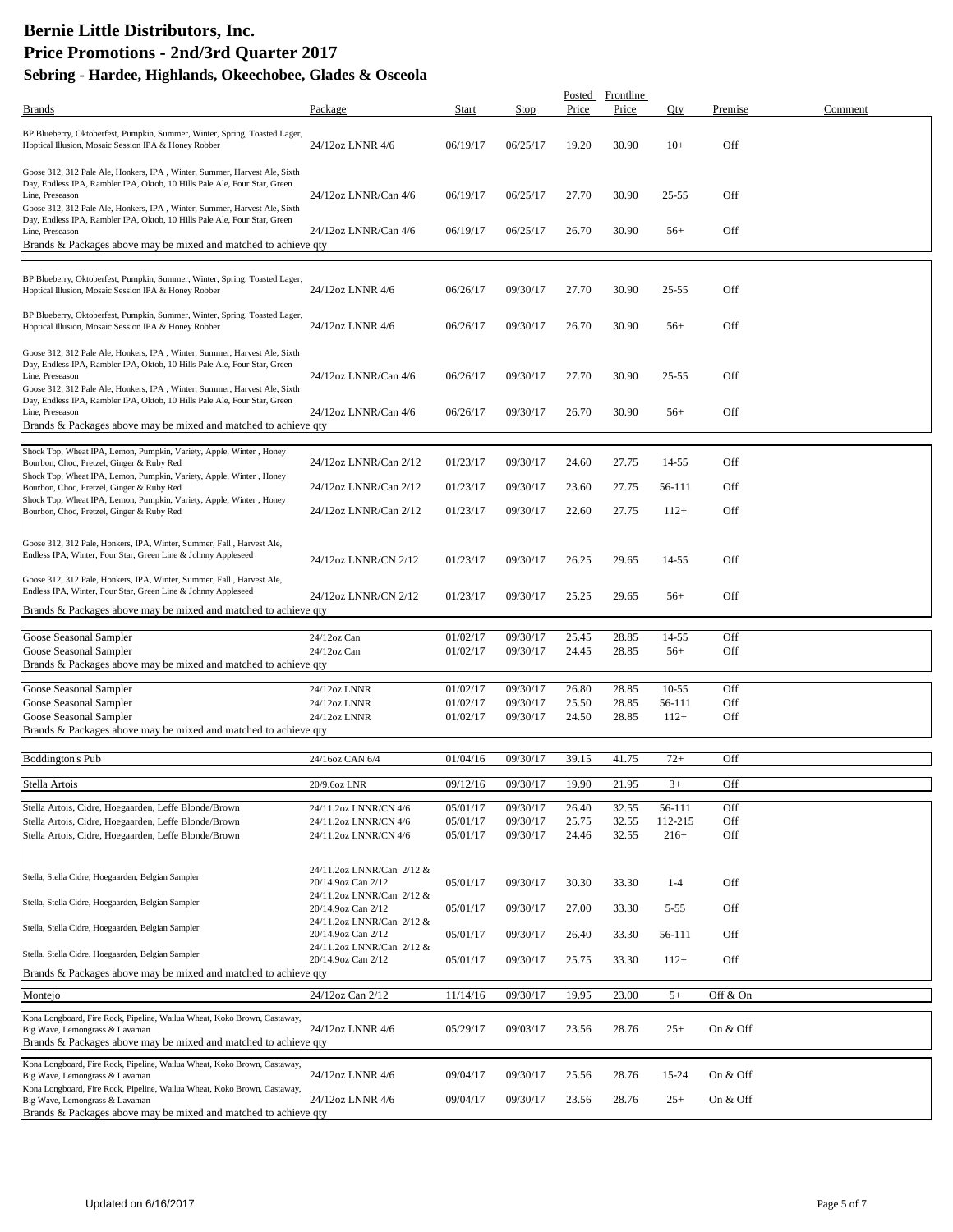|                                                                                                                                                                                                                                                                   |                       |           |                       | Posted | Frontline |       |         |                                             |
|-------------------------------------------------------------------------------------------------------------------------------------------------------------------------------------------------------------------------------------------------------------------|-----------------------|-----------|-----------------------|--------|-----------|-------|---------|---------------------------------------------|
| <b>Brands</b>                                                                                                                                                                                                                                                     | Package               | Start     | Stop                  | Price  | Price     | Oty   | Premise | Comment                                     |
| Widmer Hefeweizen, Drop Top Amber Ale, Drifter Pale Ale, Rotator IPA,<br>Upheaval, Alchemy & BRRR                                                                                                                                                                 | 24/12oz LNNR 4/6      | 05/29/17  | 07/02/17              | 28.80  | 32.00     | $15+$ | Off     |                                             |
| Widmer Hefeweizen, Drop Top Amber Ale, Drifter Pale Ale, Rotator IPA,<br>Upheaval, Alchemy & BRRR<br>Brands & Packages above may be mixed and matched to achieve qty                                                                                              | 24/12oz LNNR 4/6      | 08/01/17  | 08/27/17              | 28.80  | 32.00     | $15+$ | Off     |                                             |
|                                                                                                                                                                                                                                                                   | 24/12oz LNNR 4/6      |           |                       |        |           |       |         |                                             |
| Widmer Omission IPA, Lager & Pale Ale<br>Brands & Packages above may be mixed and matched to achieve qty                                                                                                                                                          |                       | 08/28/17  | 09/30/17              | 28.80  | 32.00     | $15+$ | Off     |                                             |
|                                                                                                                                                                                                                                                                   |                       |           |                       |        |           |       |         |                                             |
| SweetWater 420, IPA & Tacklebox<br>Brands & Packages above may be mixed and matched to achieve qty                                                                                                                                                                | 24/12oz LNNR/Can 2/12 |           | 10/10/2016 12/30/2017 | 27.00  | 29.15     | $5+$  | Off     |                                             |
|                                                                                                                                                                                                                                                                   |                       |           |                       |        |           |       |         |                                             |
| SweetWater 420, IPA<br>Brands & Packages above may be mixed and matched to achieve qty                                                                                                                                                                            | 24/16oz Can 6/4       | 1/2/2017  | 12/30/2017            | 28.50  | 33.45     | $2+$  | Off     |                                             |
|                                                                                                                                                                                                                                                                   |                       |           |                       |        |           |       |         |                                             |
| 3 Daughters Beach Blonde & Bimini Twist<br>Brands & Packages above may be mixed and matched to achieve qty                                                                                                                                                        | 24/16oz Cans          | 5/1/2017  | 12/31/2017            | 29.80  | 42.00     | $2+$  | Off     |                                             |
|                                                                                                                                                                                                                                                                   |                       |           |                       |        |           |       |         |                                             |
| Seagrams ramily (Wild Berries, Strawberry Daiquiri, Peach Fuzzy Navel, Classic Lime<br>Margarita, Calypso Colada, Black Cherry Fizz, Bahama Mama, Jamaican Me Happy, Lime<br>Melonade, Pink Punch, Sangria, Mango, Mimosa, Raspberry Lemonade, Watermelon Splash, |                       |           |                       |        |           |       |         |                                             |
| Blackberry Breezer, Kiwi Strawberry, Aloha Tini, Apple Pomegranate, Orange Swirl & Pink<br>Pineapple)<br>Brands & Packages above may be mixed and matched to achieve qty                                                                                          | 24/12oz LNNR 6/4      | 03/01/17  | 12/31/17              | 19.16  | 23.94     | $10+$ | Off     |                                             |
|                                                                                                                                                                                                                                                                   |                       |           |                       |        |           |       |         |                                             |
| <b>Magic Hat Family</b><br>Brands & Packages above may be mixed and matched to achieve qty                                                                                                                                                                        | 24/12oz NR 4/6        | 9/1/2017  | 10/31/2017            | 27.27  | 30.30     | $5+$  | Off     |                                             |
|                                                                                                                                                                                                                                                                   | 24/12oz 2/12 NR & Cn  | 7/1/2017  | 8/31/2017             | 24.15  | 27.10     | $5+$  | Off     |                                             |
| <b>Magic Hat Family</b>                                                                                                                                                                                                                                           |                       |           |                       |        |           |       |         |                                             |
| Magic Hat Family                                                                                                                                                                                                                                                  | 24/12oz 2/12 NR & Cn  | 12/1/2017 | 12/31/2017            | 24.15  | 27.10     | $5+$  | Off     |                                             |
| Brands & Packages above may be mixed and matched to achieve qty                                                                                                                                                                                                   |                       |           |                       |        |           |       |         |                                             |
| Big Storm Arcus IPA, Helicity & Wavemaker                                                                                                                                                                                                                         | $4/6/12$ oz CAN       | 6/5/2017  | 6/24/2017             | 28.00  | 30.30     | $15+$ | Off     |                                             |
| Big Storm Arcus IPA, Helicity & Wavemaker                                                                                                                                                                                                                         | 4/6/12oz CAN          | 7/17/2017 | 8/19/2017             | 28.00  | 30.30     | $15+$ | Off     |                                             |
| Big Storm Arcus IPA, Helicity & Wavemaker                                                                                                                                                                                                                         | $4/6/12$ oz CAN       | 9/11/2017 | 10/14/2017            | 28.00  | 30.30     | $15+$ | Off     |                                             |
|                                                                                                                                                                                                                                                                   |                       |           |                       |        |           |       |         |                                             |
| Big Storm Arcus IPA, Helicity & Wavemaker<br>Brands & Packages above may be mixed and matched to achieve qty                                                                                                                                                      | $4/6/12$ oz CAN       | 11/6/2017 | 12/9/2017             | 28.00  | 30.30     | $15+$ | Off     |                                             |
| Big Storm Tropical Pressure & Wavemaker Amber                                                                                                                                                                                                                     | $6/4/16$ oz CAN       | 6/26/2017 | 7/30/2017             | 38.00  | 42.00     | $3+$  | Off     | <b>New</b>                                  |
|                                                                                                                                                                                                                                                                   |                       |           |                       |        |           |       |         |                                             |
| Big Storm Tropical Pressure & Wavemaker Amber                                                                                                                                                                                                                     | $6/4/16$ oz CAN       | 9/4/2017  | 10/29/2017            | 38.00  | 42.00     | $3+$  | Off     | <b>New</b>                                  |
| Big Storm Tropical Pressure & Wavemaker Amber                                                                                                                                                                                                                     | $6/4/16$ oz CAN       |           | 12/4/2017 12/31/2017  | 38.00  | 42.00     | $3+$  | Off     | <b>New</b>                                  |
| Brands & Packages above may be mixed and matched to achieve qty                                                                                                                                                                                                   |                       |           |                       |        |           |       |         |                                             |
|                                                                                                                                                                                                                                                                   |                       |           |                       |        |           |       |         |                                             |
| Big Storm Dunder & Blixem, Firestorm, Palmbender, Oktoberfest, Surfline<br>Brands & Packages above may be mixed and matched to achieve gty                                                                                                                        | $6/4/16$ oz CAN       | 6/26/2017 | 12/30/2017            | 40.95  | 44.95     | $3+$  | Off     | New start date & items from posting 2017-41 |